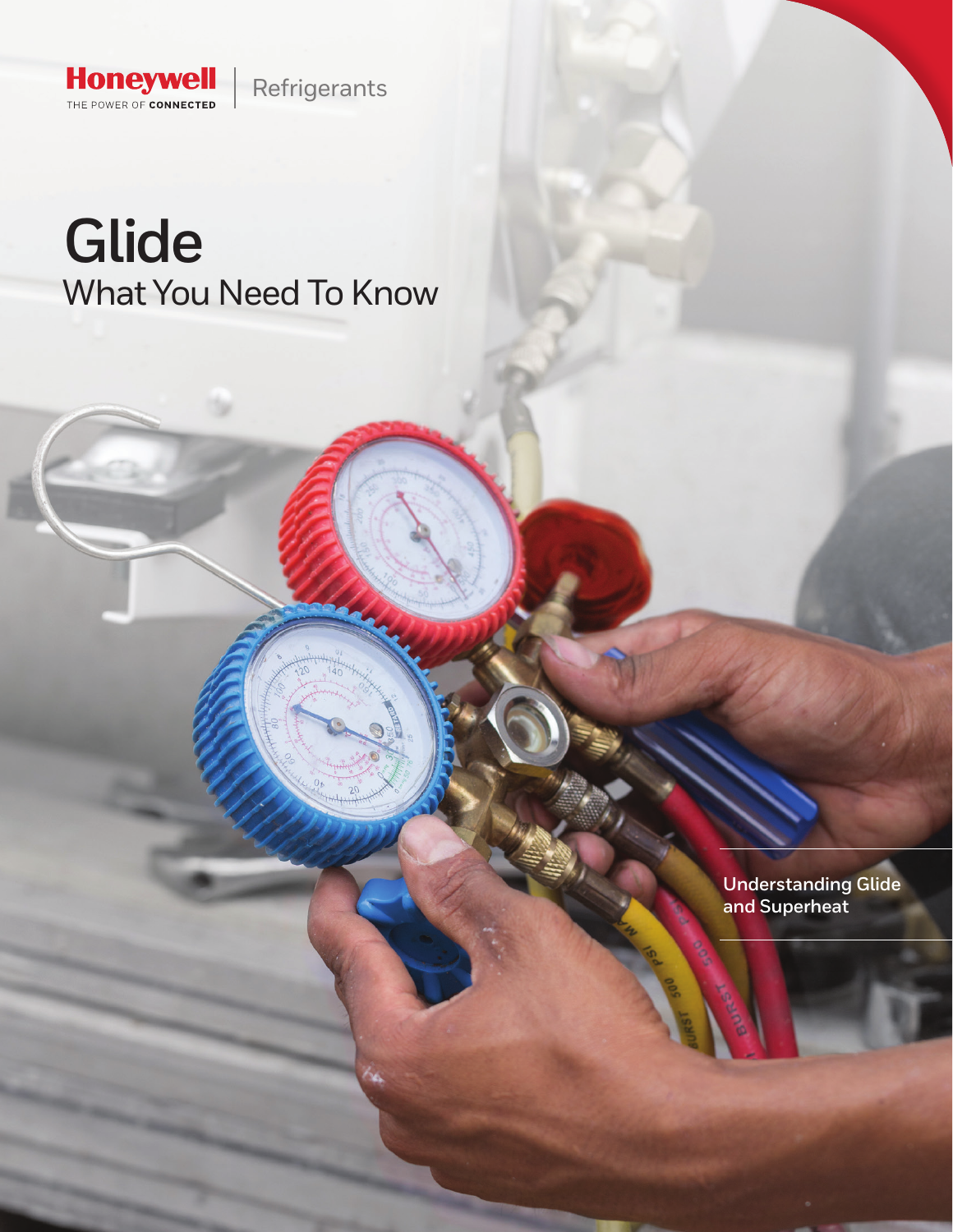# **Glide Matters**

Many technicians are accustomed to using refrigerants that act as a single component with a boiling temperature that doesn't change within the evaporator or the condenser. But with zeotropic refrigerant blends, the temperature in the evaporator will be colder at the start of the coil than at the end and the temperature in the condenser will be warmer at the beginning than at the end. Simply put, the differences in these temperatures is the Glide.



# Why **Glide Matters**

Because different components in a blend boil at different temperatures, the temperature in the coil will vary as the mixture boils. If the expansion valve adjustment isn't made using the Dew Point, two things can happen. **FIRST**, the liquid may not vaporize before reaching the compressor, which can cause inefficiency and lead to compressor damage. **SECOND**, the blend may completely boil part way through the evaporator, leading to a loss of efficiency and required fixture temperature.



## **ADJUSTING FOR GLIDE**

When adjusting pressure and superheat, your goals are to achieve the desired temperature, maximize coil efficiency, and protect the compressor for long service life. It all starts by looking at the Pressure-Temperature (PT) chart included with your refrigerant or on the convenient Honeywell Refrigerants PT Chart app.

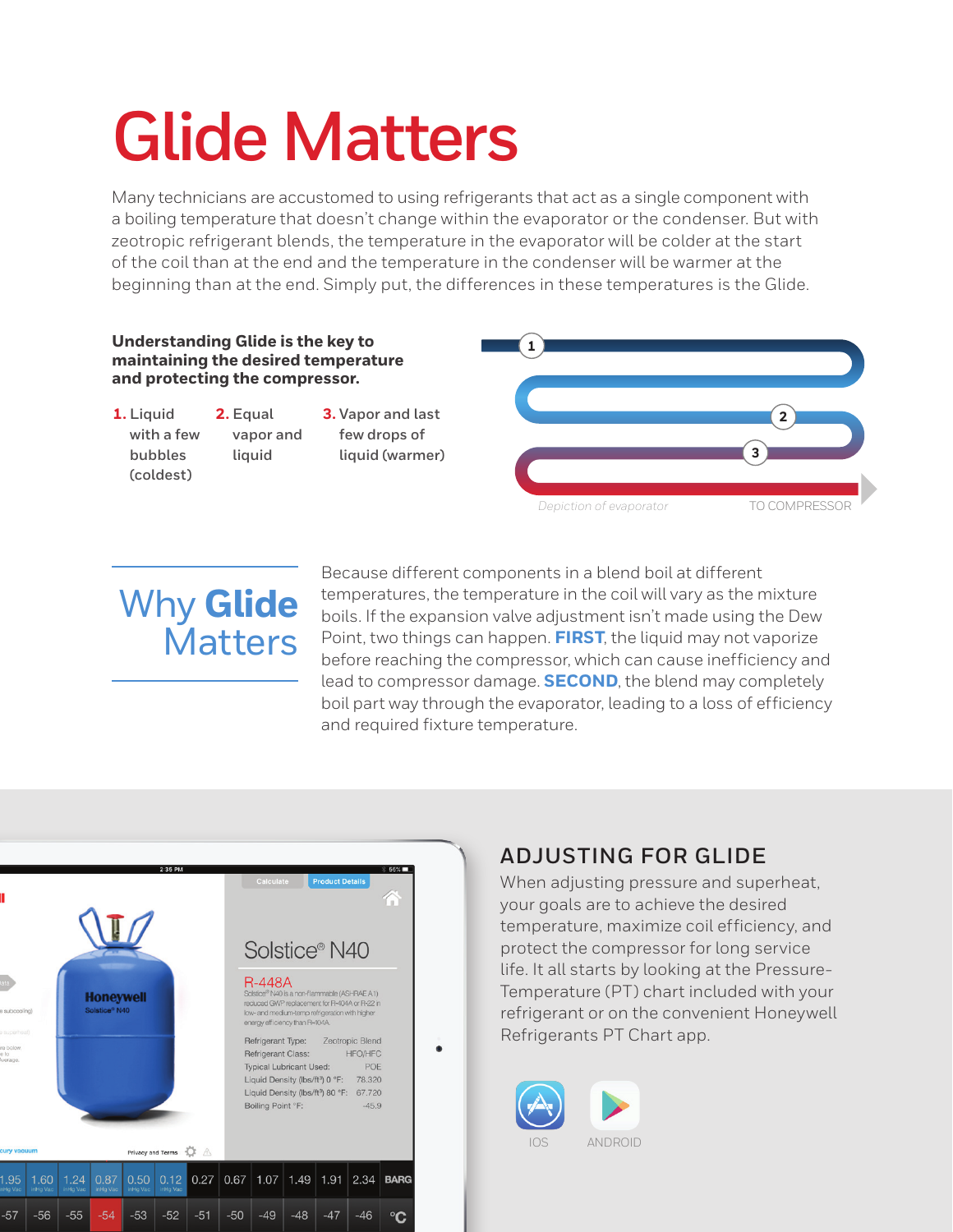### **SETTING EVAPORATOR PRESSURE**

In this Honeywell Solstice® N40 PT chart, we want to achieve an **average** coil temperature of 20° F, as noted by the (4). Using the chart as reference, we know that we can begin by setting the Pressure to  $51$  psig  $(1)$ .

| <b>PRESSURE</b> | <b>TEMPERATURE</b> |               |            |
|-----------------|--------------------|---------------|------------|
|                 | <b>AVERAGE</b>     | <b>BUBBLE</b> | <b>DEW</b> |
| (psig)          | °F                 |               |            |
| 45              | 15                 | 10            | 20         |
| 46              | 16                 | 11            | 21         |
| 47              | 17                 | 12            | 22         |
| 48              | 18                 | 12            | 23         |
| 49              | 18                 | 13            | 24         |
| 50              | 19                 | 14            | 24         |
| Ø<br>51         | $20$ $\bullet$     | ❸<br>15       | 0<br>25    |
| 52              | 21                 | 16            | 26         |
| 53              | 22                 | 16            | 27         |
| 54              | 22                 | 17            | 28         |
| 55              | 23                 | 18            | 28         |

## **SETTING SUPERHEAT**

In order to set the superheat<sup>1</sup>, find the Dew Point temperature corresponding to the coil pressure. The evaporator coil pressure and dew temperature are shown as 1) and 2) in chart above. To get superheat compare the dew temperature from the chart to the actual temperature of the evaporator outlet piping. The difference in these two temperatures is the superheat. In this example, when the pressure is 51psig and the pipe temperature is 30 degrees, the superheat will be 30 minus 25, or 5 degrees. As you continue to take temperature readings, you can adjust the superheat and pressure as needed until you've achieved the desired coil temperature.